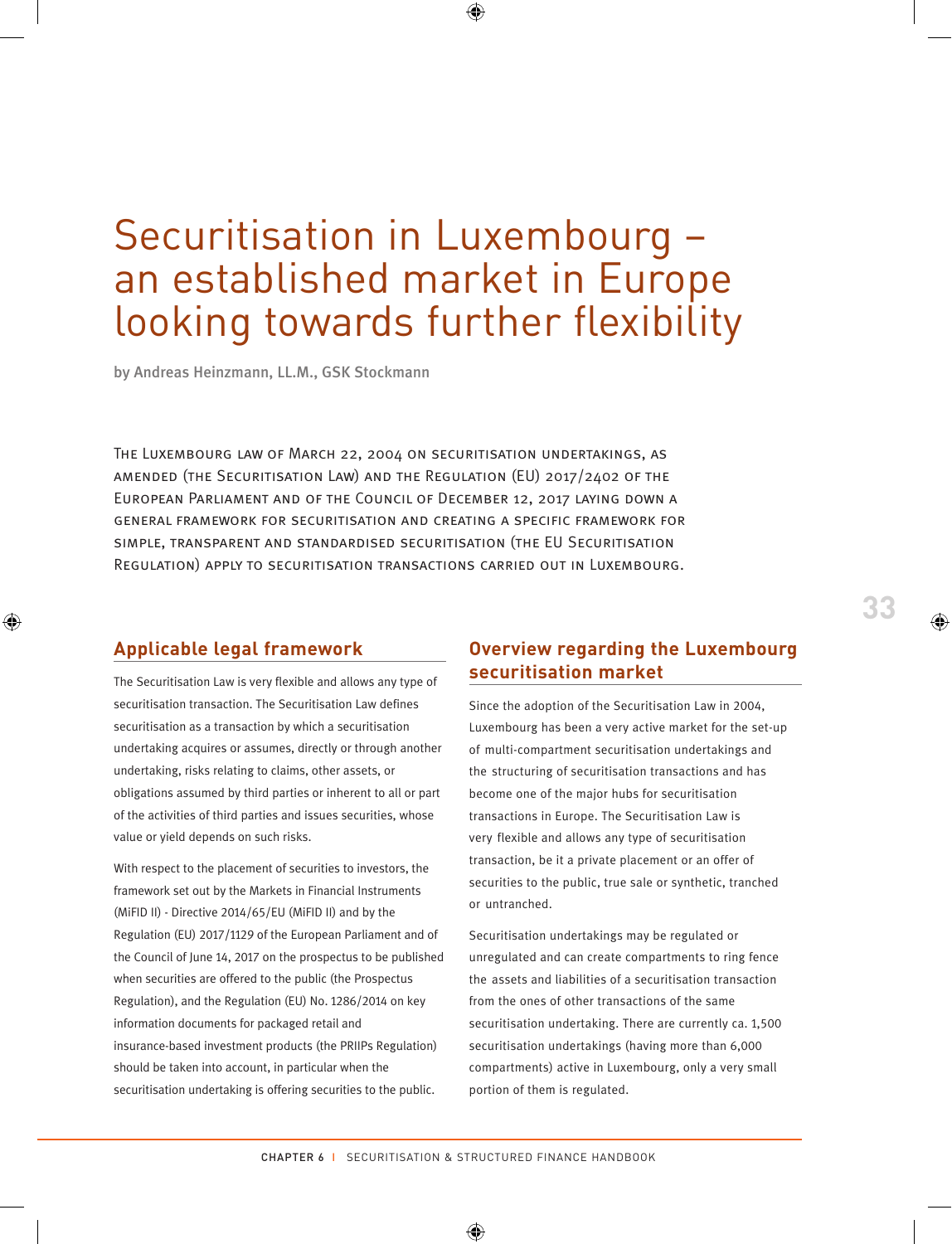#### **Eligible assets under the Securitisation Law**

The Securitisation Law does not provide for any limitation with respect to the assets and risks that may be securitised. The Luxembourg Commission for the Supervision of the Financial Sector (*Commission de Surveillance du Secteur Financier*) (the CSSF) issued frequently asked questions on securitisation (the CSSF FAQ), that are generally used as guidance for regulated but also for unregulated securitisations.

# **Available securitisation undertakings under the Securitisation Law**

The Securitisation Law allows securitisation undertakings to be set up either in the form of a transparent fund or in the form of a company. For both types of securitisation vehicles, Luxembourg law offers a great deal of flexibility. Hence, there are no actual regulatory or practical restrictions on the nature of securitisation undertakings.

Securitisation funds can be legally structured either as co-ownership(s) or as fiduciary estate(s), which option must be specified in their management regulations. While securitisation funds structured as co-ownerships are also governed by the Luxembourg civil code, the very specific civil law rules pertaining to undivided co-ownerships (*indivision*) are expressly excluded by the Securitisation Law. The purpose of this exclusion is to avoid the unanimous decision-making rules applying to undivided co-ownerships as provided for in the civil code.

Securitisation funds, which have been organised as a fiduciary estate, are also governed by the Luxembourg law dated July 27, 2003 on trust and fiduciary agreements, as amended.

Both types of securitisation funds are managed by a management company. The only practical restriction in this respect is that their structuring will need specific attention to avoid the risk of qualification as an alternative investment fund. While solutions exist to avoid such

qualification, which mainly relate to the types of securities issued, the absence of a defined investment policy and the absence of active management, a tailored and cautious drafting of the management regulations of the securitisation fund is paramount.

Securitisation companies may, in accordance with the provisions of the Securitisation Law, be set up either as a public limited liability company (*société anonyme*), a corporate partnership limited by shares (*société en commandite par actions*), a private limited liability company (*société à responsabilité limitée*) or a co-operative company organised as a public limited company (*société cooperative organisée comme une société anonyme*) only. These entities are also governed by the provisions of the Luxembourg law of August 10, 1915 on commercial companies, as amended (the Companies Law).

#### **Bankruptcy remoteness under the Securitisation Law**

In accordance with the provisions of the Securitisation Law, bankruptcy remoteness of securitisation undertakings is achieved through the use of statutory or contractual limited recourse and non-petition clauses set out in the issuance and incorporation documentation of the securitisation undertaking.

Limited recourse clauses provide that the rights of investors and creditors of the securitisation undertaking or of its compartments are limited to the assets of such undertaking and its compartments. These clauses are associated with non-petition clauses, whereby the investors and creditors of the undertaking or its compartments commit not to start bankruptcy proceedings against the undertaking once the assets allocated to the vehicle or the relevant compartments have been realised but there is a shortfall.

## **Subordination under the Securitisation Law**

The Securitisation Law expressly acknowledges the validity of subordination clauses in the context of securitisation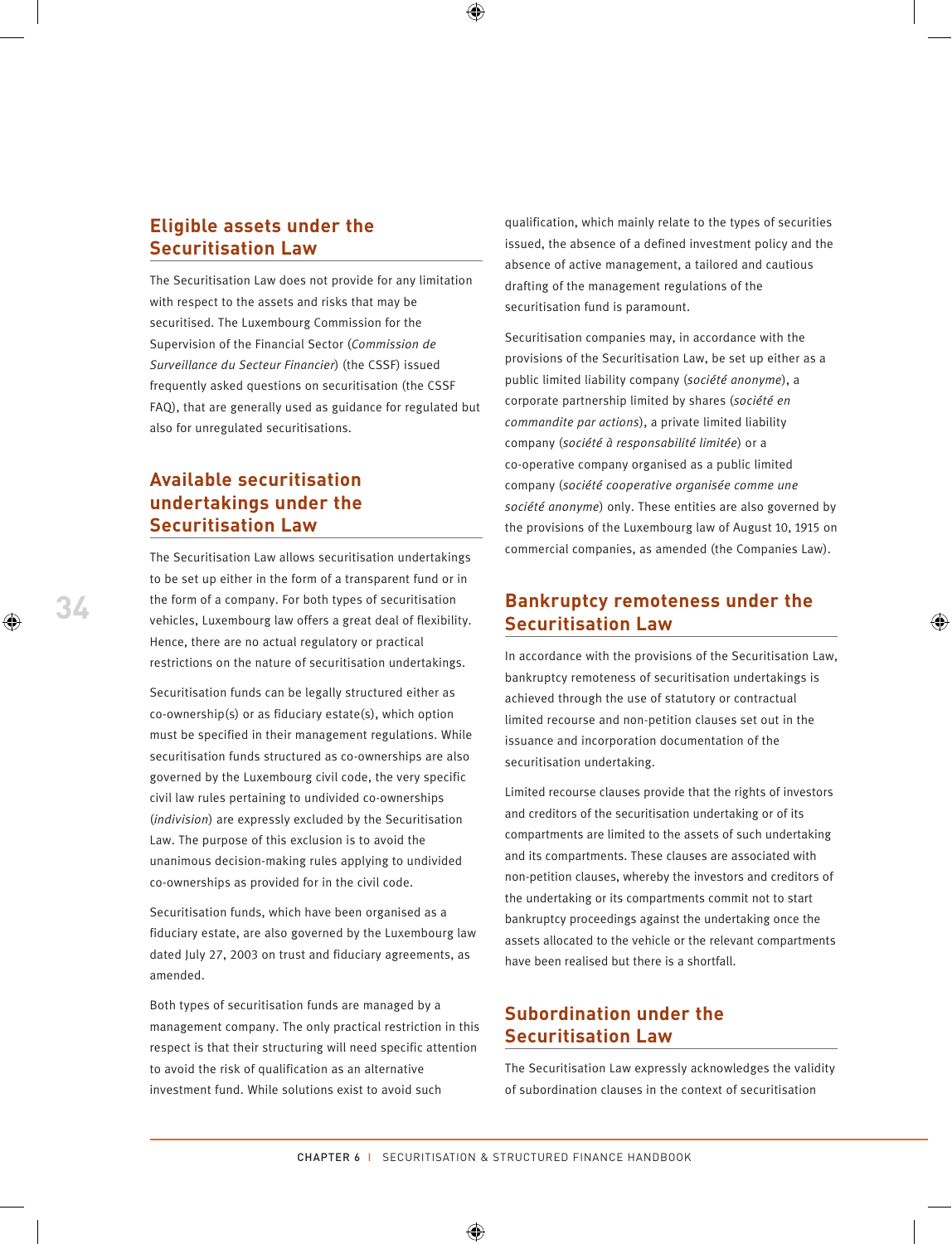transactions even if the relevant agreements or terms and conditions of the securities are not governed by Luxembourg law. Therefore, subordination provisions will be upheld by Luxembourg courts.

#### **True sale or synthetic securitisations under the Securitisation Law**

A securitisation can be completed (i) on a true sale basis, whereby the securitisation undertaking acquires full legal title in relation to the underlying assets; or (ii) by the synthetic transfer of the risk pertaining to the underlying assets through the use of a derivative instrument or a guarantee. With regard to the latter instrument, on July 10, 2020 the law on professional payment guarantees was passed (the Professional Guarantee Law). The Professional Guarantee Law will certainly strengthen the use of Luxembourg law governed guarantees in the context of synthetic securitisations and provide more legal certainty as regards the potential insurance-like character of such a risk transfer.

#### **Effectiveness of the asset transfer in a true sale scenario under the Securitisation Law**

In accordance with the provisions of the Securitisation Law, the assignment of an existing receivable to a securitisation undertaking becomes effective between the parties and against third parties as from the moment the assignment is agreed on unless the contrary is provided for in such agreement. The receivable assigned to a securitisation undertaking becomes part of its property as from the date on which the assignment becomes effective. There exists, under article 1690 of the Luxembourg civil code, a requirement to notify the obligor of the assignment. However, a failure to comply with this requirement does not make the assignment void, neither between the parties nor as against third parties.

Further, the assignment of future claims to a securitisation undertaking is possible provided that the future claim can

be identified as being part of the assignment at the time it comes into existence.

# **Type of securities to be issued under the Securitisation Law**

The securities issued by a securitisation undertaking may be untranched, i.e. all noteholders' claims will rank *pari passu* or tranched providing for junior and senior noteholders. In accordance with the provisions of the Companies Law the securities issued by the securitisation undertaking can be issued in bearer, registered or dematerialised form. Further, in accordance with the law dated March 1, 2019, a securitisation undertaking may also issue security tokens, which can be held in the blockchain.

It should be noted that in the context of the issue of securities by a Luxembourg securitisation undertaking the articles 470-3 – 470-19 of the Companies Law applying to noteholder meetings can be contractually excluded and be replaced by more flexible terms agreed between the parties.

As a matter of principle, a securitisation undertaking may also issue securities governed by a law other than Luxembourg law.



Andreas Heinzmann, LL.M., Partner GSK Stockmann tel: +352 271802 30 email: andreas.heinzmann@gsk-lux.com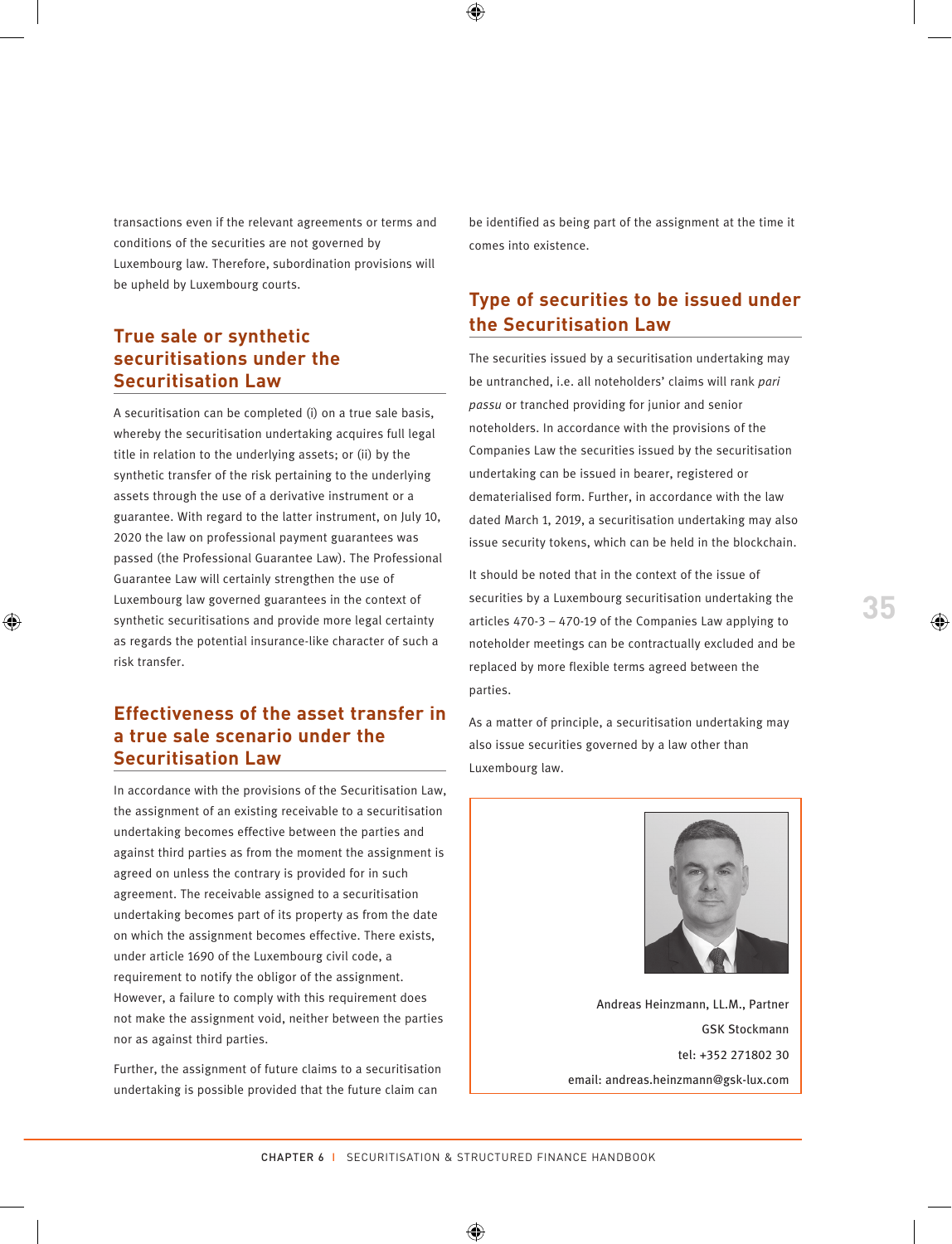#### **Due diligence requirements under the EU Securitisation Regulation**

The Securitisation Law does not provide for a regulatory obligation for investors to conduct due diligence before investing in a securitisation position.

However, if a transaction qualifies as a securitisation under the EU Securitisation Regulation, institutional investors are required to perform a minimum due diligence involving several verifications. Prior to holding the securitisation position, institutional investors must verify that the originator or original lender has established and actually applies "sound and well-defined criteria" in the granting of the credits, which constitute the underlying exposures and that it is compliant with the risk retention and transparency requirements imposed by the EU Securitisation Regulation for all qualifying securitisations. The investors must also carry-out a due diligence assessment, which enables them to assess the risks involved with the securitisation.

Once they are holding the securitisation position, institutional investors are also bound by ongoing due diligence requirements (i) to establish appropriate written procedures that are proportionate to the risk profile of the securitisation position; (ii) to perform stress tests on the cash flows, the collateral of the underlying and the liquidity of the sponsor, as the case may be; (iii) to ensure internal management reporting; and (iv) to be able to demonstrate to the CSSF upon request that they have a comprehensive and thorough understanding of the securitisation position and exposures and of the credit quality of the sponsor.

Further, some additional due diligence obligations may arise as a result of an investment strategy or specific guidelines agreed between the investor and its clients on behalf of whom the investment is made. They may also arise as a result of the regulatory status of the investor itself.

#### **Risk retention under the EU Securitisation Regulation**

There are no risk retention requirements under the Securitisation Law. However, provided a securitisation transaction falls within the scope of the EU Securitisation Regulation, the originator, sponsor or original lender of such a securitisation must retain, on an ongoing basis, a material net economic interest in the securitisation transaction of no less than 5%.

#### **Data protection in the context of securitisation transactions**

In Luxembourg there are not any specific data protection principles applying to debtors in the context of a securitisation. However, as in other Member States, data protection is ensured by the direct application of Regulation (EU) 2016/679 of the European Parliament and of the Council of April 27, 2016 on the protection of natural persons with regard to the processing of personal data and on the free movement of such data (the GDPR).

In practice, where a securitisation implies a transfer of personal data to the securitisation entity, this issue is dealt with, on the one hand, by getting the consent of the data subject *ab initio*, when the receivable is created or, on the other hand, using a data trustee, where only those information which are strictly necessary to the securitisation issuer are communicated to it, until a default occurs under the receivable. This type of mechanism is often used in cases of securitisation of consumer receivables.

#### **Reform of the Securitisation Law**

On May 21, 2021 draft bill n° 7825 with regard to certain amendments of the Securitisation Law (the "Bill") was submitted to the Luxembourg parliament. Provided the Bill will be voted in parliament a definition of financial instruments will be included in the Securitisation Law, which will enlarge the type of instruments, which can be issued by a securitisation undertaking towards investors. To align with the provisions in the EU Securitisation Regulation, the Bill allows the financing of a securitisation vehicle by loans and not only debt securities. In addition, other entities such as a limited partnership or a special limited partnership will become eligible in the future to qualify as securitisation vehicle under the Securitisation Law.